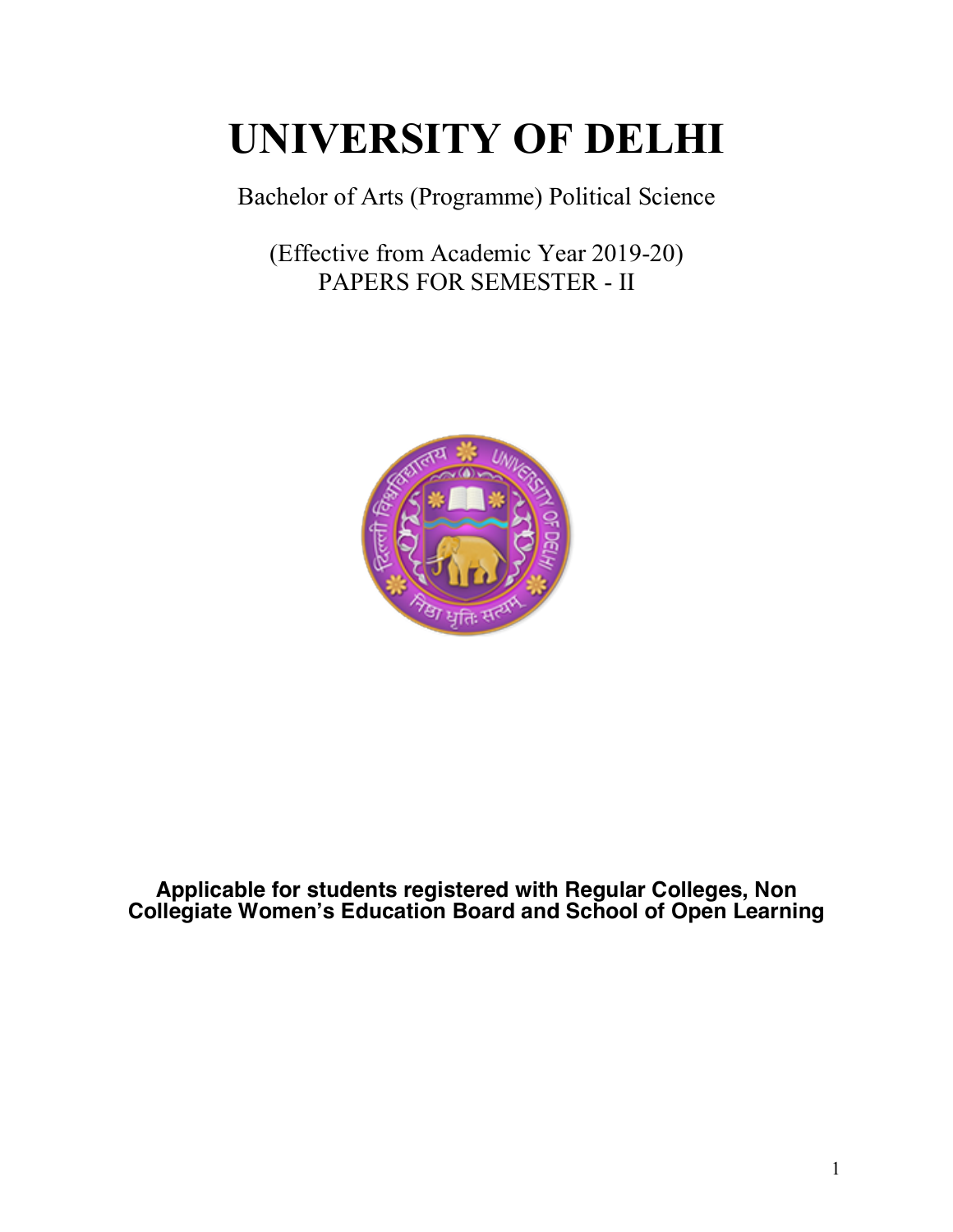# **Papers for Semester II**

# **A. Discipline Specific Core Course (4)**

2. Paper II - Indian Government and Politics

# **Structure for Semester-II**

| S.<br>NO. | Course                                                           |                                            | Paper                             |                |
|-----------|------------------------------------------------------------------|--------------------------------------------|-----------------------------------|----------------|
| 2.1       | Subject - I<br>Political Science - 2                             | Discipline Specific Core                   | Indian Government<br>and Politics | <b>DSC IB</b>  |
| 2.2       | Subject - II (Any<br>Other)                                      | Discipline Specific Core                   |                                   | <b>DSC IIB</b> |
| 2.3       | <b>MIL</b>                                                       | Core (Compulsory)                          |                                   | <b>CC</b>      |
| 2.4       | English/MIL<br>(Communication) /<br><b>Environmental Science</b> | <b>Ability Enhancement</b><br>(Compulsory) |                                   | <b>AECC</b>    |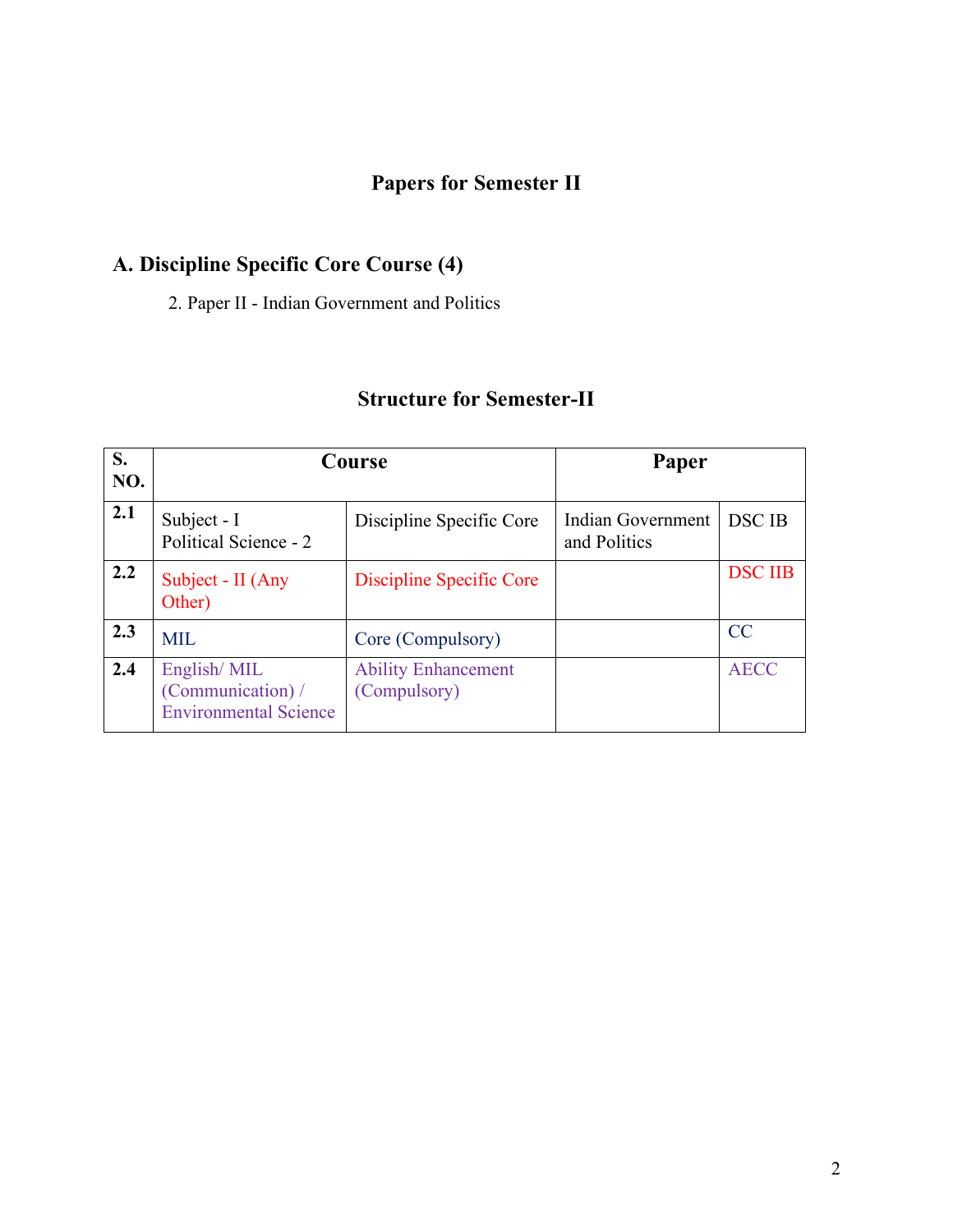# **Paper II - Indian Government and Politics (62321201) Core Course - (CC) Credit:6**

## Course Objective

The course aims to give students a thorough understanding of the structures of Indian government and politics. It equips the students with the different perspectives on studying Indian politics and the state in India, the constitutional principles on which the institutions of the state are founded and function, the social structures of power and salient features of the political process in India. Its lays emphasis on understanding the inter-relationship between formal institutional structures, social movements, and political development to focus on the complex ways on which social and political power interact and have impact on political institutions and processes.

#### Course Learning Outcomes

On successful completion of the course, students would be able to:

- Demonstrate an understanding of the different viewpoints on Indian politics and the nature of Indian state
- Show knowledge of the text of the Indian Constitution and an awareness of constitutional and legal rights
- Understand the structure of society in India and how social inequalities have an impact on political institutions and processes
- Show awareness of the party system in India and the development policies adopted by various governments so far
- Understand how social movements are formed and how they impact the political processes

## Unit 1

**Approaches to the Study of Indian Politics and Nature of the State in India: Liberal, Marxist and Gandhian (09 lectures)**

#### Unit 2

**Indian Constitution: basic features, debates on Fundamental Rights and Directive Principles (09 lectures)**

#### Unit 3

**Institutional Functioning: Prime Minister, Parliament and Judiciary (09 lectures)**

#### Unit 4

**Power Structure in India: Caste, class and patriarchy (07 lectures)**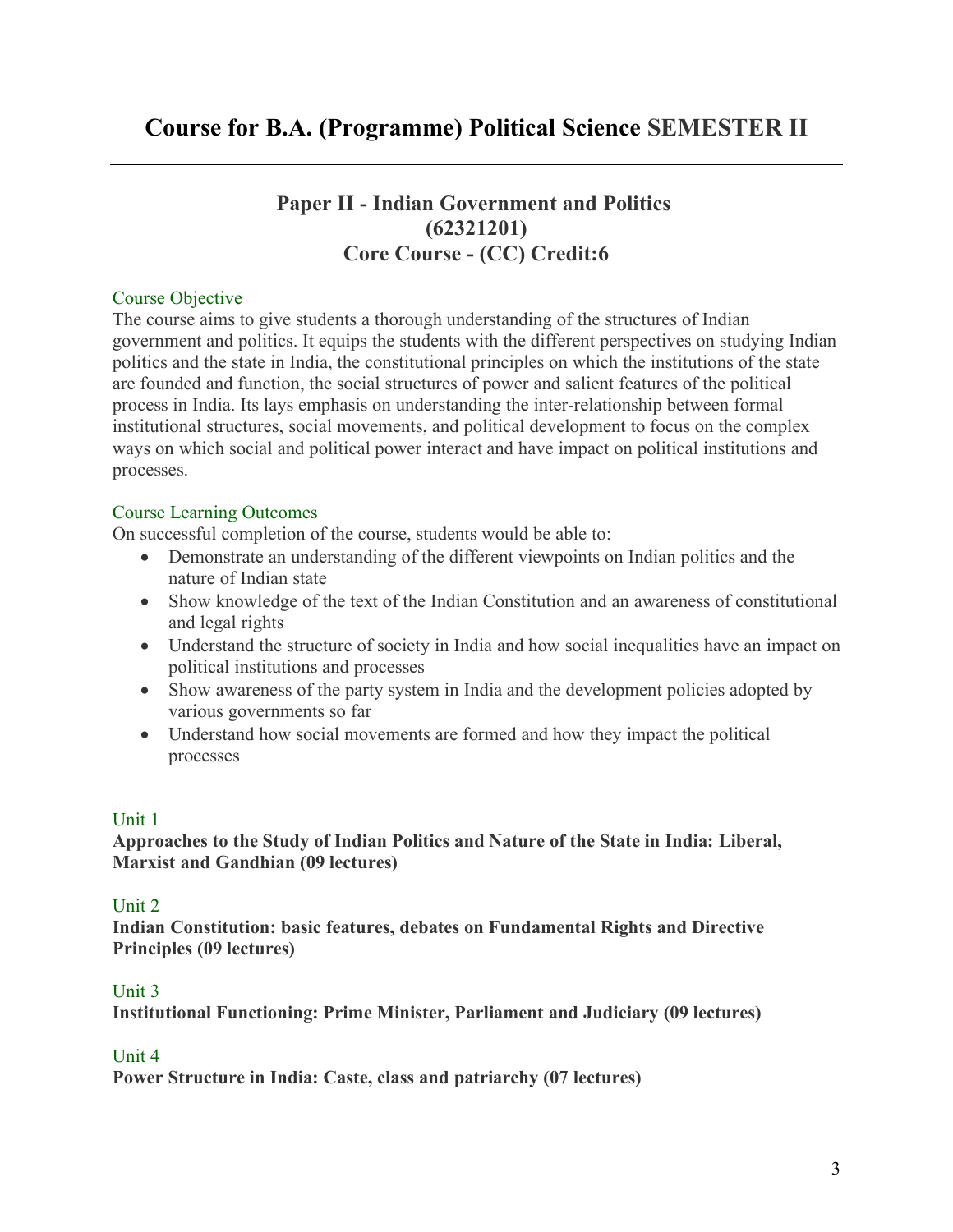#### Unit 5

**Religion and Politics: debates on secularism and communalism (06 lectures)**

## Unit 6

**Parties and Party systems in India (05 lectures)**

## Unit 7

**Strategies of Development in India since Independence: Planned Economy and Neoliberalism (05 lectures)**

#### Unit 8

**Social Movements: Workers, Peasants, Environmental and Women's Movement (10 lectures)**

#### References:

S.K. Chaube (2010), The Making and Working of the Indian Constitution, New Delhi: National Book Trust (Chapter V: 'The Rights of the Indians', pp.33-61)

A. Thiruvengadam, (2017), The Constitution of India, A Contextual Analysis, Oxford: Bloomsbury (Ch.2 Parliament and the Executive, pp.39-70)

P. Chatterjee (2011), The State, in N G Jayal and P Mehta (eds) The Oxford Companion to Politics in India, OUP, New Delhi. pp. 3-14.

S. Palshikar, (2008) 'The Indian State: Constitution and Beyond', in R. Bhargava (ed.) Politics and Ethics of the Indian Constitution, New Delhi: Oxford University Press, pp. 143-163.

G. Austin (2010), The Indian Constitution: Cornerstone of a Nation, New Delhi: Oxford University Press, 15th print (Chapter 7: The Judiciary and the Social Revolution, pp.164-185)

Chakravarty, B. & Pandey, K. P. (2006) Indian Government and Politics. New Delhi: Sage.

E. Sridharan, (2012) 'Introduction: Theorizing Democratic Consolidation, Parties and Coalitions', in Coalition Politics and Democratic Consolidation in Asia, New Delhi: Oxford University Press.

Y. Yadav and S. Palshikar, (2006) 'Party System and Electoral Politics in the Indian States, 1952-2002: From Hegemony to Convergence', in P.R. DeSouza and E. Sridharan (eds.) India's Political Parties, New Delhi: Sage Publications, pp. 73-115.

R. Kothari, (1970) 'Introduction', in Caste in Indian Politics, Delhi: Orient Longman, pp.3- 25.

S. Deshpande (2016), 'Caste in and as Indian Democracy', New Delhi: Seminar, No.677, pp. 54-58.

U. Chakravarti. (2003)'Caste and Gender in Contemporary India', in Gendering Caste Through a Feminist Lens. Calcutta: Stree, pp.139-317.

T. Pantham, (2004) 'Understanding Indian Secularism: Learning from its Recent Critics', in R. Vora and S. Palshikar (eds.) Indian Democracy: Meanings and Practices, New Delhi: Sage, pp. 235-256.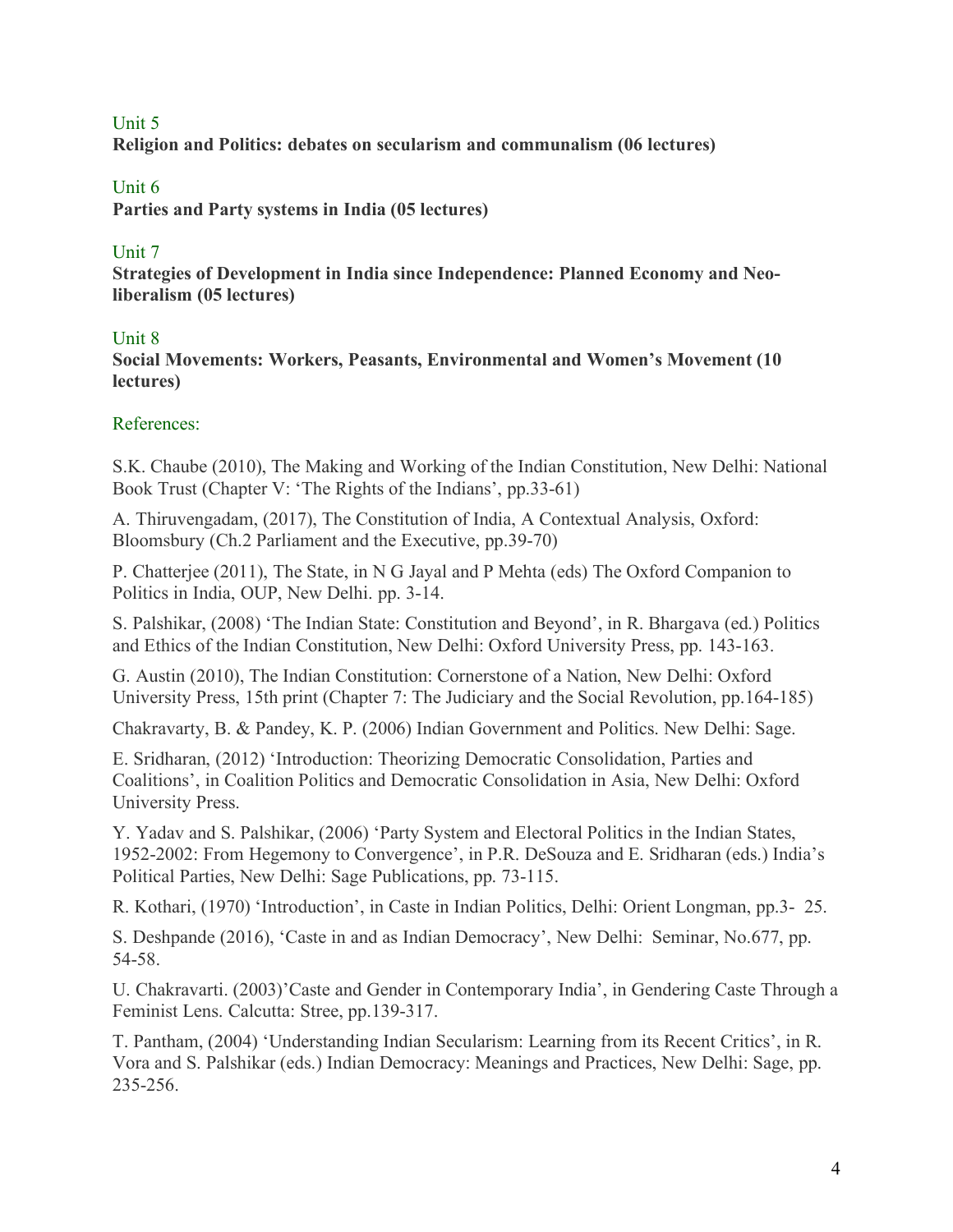A. Roy, (2010) 'The Women's Movement', in N.Jayal and P. Mehta (eds.) The Oxford Companion to Politics in India, New Delhi: Oxford University Press, pp.409-422.

G. Shah, (2004) Social Movements in India: A Review of Literature, New Delhi: Sage Publications.

Chandra, B., Mukherjee, A. & Mukherjee, M. (2010) India After Independence. New Delhi: Penguin.

Singh, M.P. & Saxena, R. (2008) Indian Politics: Contemporary Issues and Concerns. New Delhi: PHI Learning.

Vanaik, A. & Bhargava, R. (eds.) (2010) Understanding Contemporary India: Critical Perspectives. New Delhi: Orient Blackswan.

Menon, N. and Nigam, A. (2007) Power and Contestation: India Since 1989. London: Zed Book.

Austin, G. (1999) Indian Constitution: Corner Stone of a Nation. New Delhi: Oxford University Press.

Austin, G. (2004) Working of a Democratic Constitution of India. New Delhi: Oxford University Press.

Jayal, N. G. & Maheta, P. B. (eds.) (2010) Oxford Companion to Indian Politics. New Delhi: Oxford University Press.

#### Additional Resources:

#### **Readings in Hindi**

अभय कुमार दुबे (सं०) राजनीति की किताब: रजनी कोठारी का कृतित्व, नई दिल्ली: वाणी प्रकाशन

रजनी कोठारी एवं अभय कुमार दुबे, भारत में राजनीति: कल और आज, नई दिल्ली: वाणी प्रकाशन

ग्रेनविल ऑस्टिन, भारतीय संविधान: राष्ट्र की आधारशिला, अनुवादक: नरेश गोस्वामी, नई दिल्ली: वाणी प्रकाशन, 2017

माधव खोसला, भारत का संविधान, नई दिल्ली: ऑक्सफ़र्ड यूनिवर्सिटी प्रेस, 2018

सुभाष काश्यप, संवैधानिक-राजनीतिक व्यवस्था: शासन प्रणाली और निर्वाचन प्रक्रिया, नई दिल्ली: राजकमल प्रकाशन, 2016

सुभाष काश्यप, भारतीय राजनीति और संसद: विपक्ष की भूमिका, नई दिल्ली: राजकमल प्रकाशन, 2016

सुभाष काश्यप, भारतीय राजनीति और संविधान: विकास, विवाद और निदान, नई दिल्ली: राजकमल प्रकाशन, 2016

माधव गोडबोले, धर्मनिरपेक्षता: दोराहे पर भारत, नई दिल्ली: सेज भाषा, 2017

शम्सुल इस्लाम, भारत में अलगाववाद और धर्म, नई दिल्ली: वाणी प्रकाशन

जावीद आलम, लोकतंत्र के तलबगार?, अनुवादक: अभय कुमार दुबे, नई दिल्ली: वाणी प्रकाशन